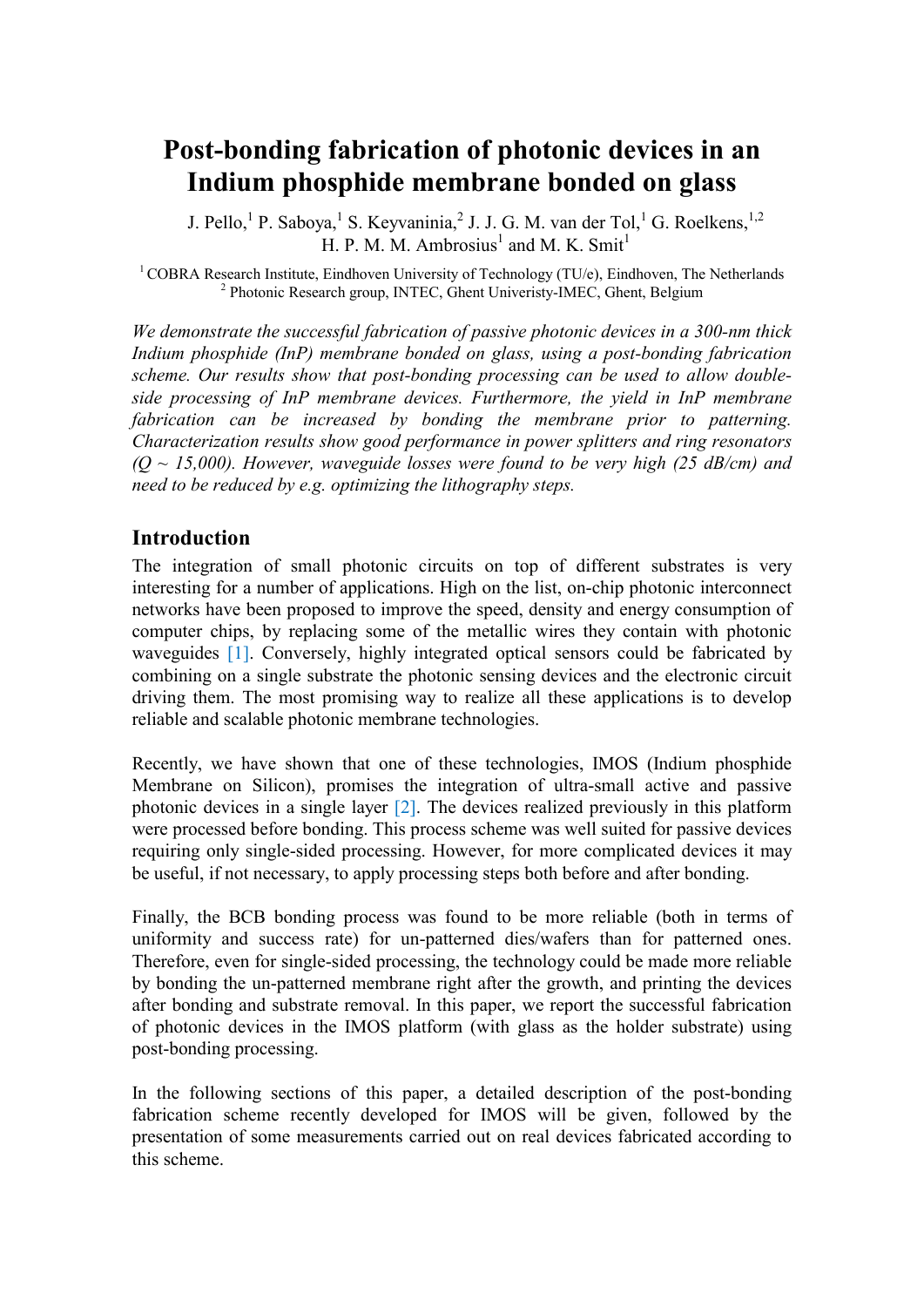## **Fabrication Scheme**

The first step in the fabrication consists in the epitaxial growth of the future membrane. A 300-nm thick etch-stop InGaAs layer is grown on top of an InP substrate, followed by the 300-nm thick InP membrane layer (cf. diagram on the left in Fig. 1). The InGaAs etch-stop layer will be used in a subsequent step to protect the InP membrane layer during the InP substrate removal.



**Fig. 1 IMOS post-bonding fabrication scheme (not to scale)**

After the growth, the InP wafer (or a die from it) is bonded upside-down on glass. A diluted BCB solution (in mesitylene) is spin-coated on the glass carrier wafer. The liquid BCB solution can planarize the wafer topography and sufficiently small particles can be incorporated in the adhesive film. After spin-coating, the BCB is baked at 150°C to evaporate the solvent and settle the applied film. Finally, the InP wafer is attached on the glass carrier wafer and the whole stack is placed in an oven where the BCB is cured in a nitrogen atmosphere at 250 °C for 1h. Usually, a pressure of 200-300 kPa is applied during the curing.

In order to create the high vertical index-contrast of the membrane, the InP substrate is then removed from the bonded sample by grinding and wet etching (see step 2 in Fig. 1). Grinding being a fast but coarse process, it is used to thin down the InP wafer from 300 µm to about 50 µm. The sample is then successively put for around 1.5h in a wet etching solution of 4 H<sub>3</sub>PO<sub>4</sub>: 1 HCl (which etches InP selectively to InGaAs), and for 30 seconds in a solution of 10 H<sub>2</sub>O:  $1H_2SO_4$ :  $1H_2O_2$  (which etches InGaAs selectively to InP). In this way, a bonded InP membrane is left which is very smooth, clean and has the exact thickness produced in the epitaxial growth.

Once the membrane has been created, it is patterned using a combination of highresolution e-beam lithography and optical lithography. A 50-nm layer of  $Si_3N_4$  is first deposited on the membrane by plasma-enhanced chemical vapour deposition (PECVD). A positive e-beam resist, ZEP-520, is then spun on the sample and exposed to define the photonic circuit pattern. After development, the sample is baked for 2 minutes at 155 °C to reduce the roughness in the developed ZEP-520 features, and the pattern is subsequently transferred to the  $Si<sub>3</sub>N<sub>4</sub>$  layer using a CHF<sub>3</sub>-based reactive ion etching (RIE) process.

In the pattern thus defined, some parts need to be etched "deep" in the InP membrane (the trenches of the waveguides and other devices), while others need to be etched "shallow" (the grooves of the gratings used to couple light into and out of the membrane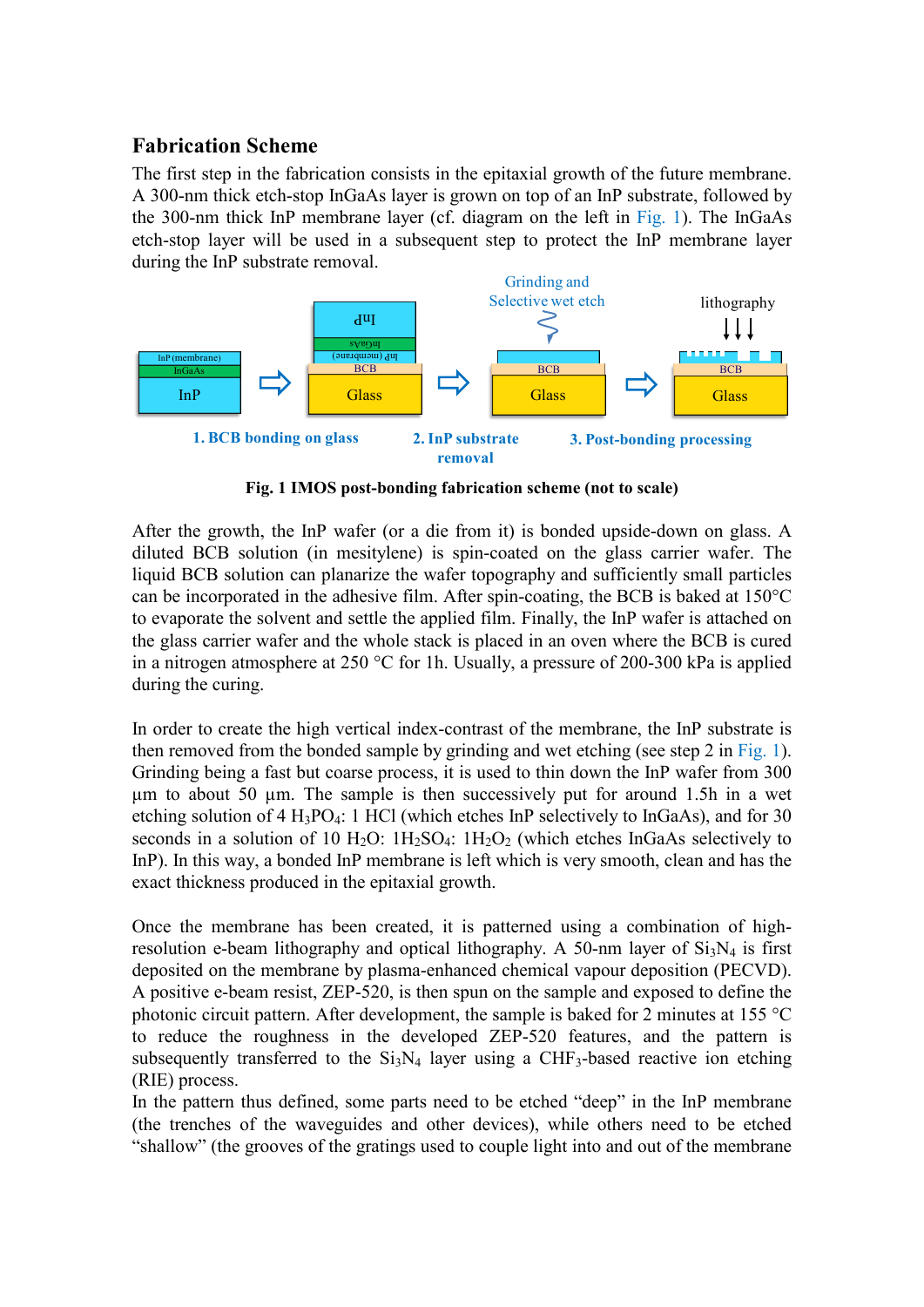[3]). In order to achieve this, another lithography step is necessary. However, since the resolution needed here is not very high, we use optical lithography instead of e-beam lithography. A positive optical resist, AZ-4533, is deposited on the sample and exposed using an optical mask to open the area with the waveguides and other devices while keeping the area of the gratings covered. After a hard-bake of the patterned AZ-4533 at 200 °C for 20 minutes, the InP membrane is etched using an inductively coupled plasma (ICP) CH<sub>4</sub>-H<sub>2</sub> process, at 60 °C. Once an etching depth of 160 nm has been reached, the AZ-4533 mask pattern is removed in a high-power  $O_2$  plasma stripper. The ICP etching is then resumed with the same recipe until depths of 120 nm and 280 nm have been etched in the grating grooves and in the waveguide trenches, respectively.

Finally, the  $Si_3N_4$  mask is removed using buffered HF, and the sample is ready for characterization.

# **Measurement Results**

In order to test the post-bonding processing scheme presented in this paper, simple passive devices were fabricated (see Fig. 2). These include straight waveguides,  $1\times 2$ multi-mode interference (MMI) power splitters and ring/racetrack resonators for estimating the propagation losses.



**Fig. 2 An MMI power splitter (a.), a ring resonator (b.) and a racetrack (c.) fabricated using IMOS post-bonding processing**

The MMI splitters showed very good performance. For the best splitters, each arm was found to transmit exactly half of the power transmitted by straight waveguides of the same length as the full device. The excess losses of the MMI splitters are thus shown to be below the standard deviation of the transmission measurements  $(\sim 1$  dB), a value compatible with previous results obtained by pre-bonding processing [2].

Ring resonators and racetracks are another family of device with very simple layouts, yet numerous applications (ranging from sensing to wavelength division multiplexing). In our chip, we use them to assess the quality of the waveguides (through the value of the propagation losses). Ref. [4] offers a clear description of a ring resonator model that can be used to fit the measured transmission (or  $|S_{21}|^2$  coefficient, when normalized), and extract useful parameters from it, such as the propagation losses in the ring and the coupling coefficient between the ring and the straight waveguide.